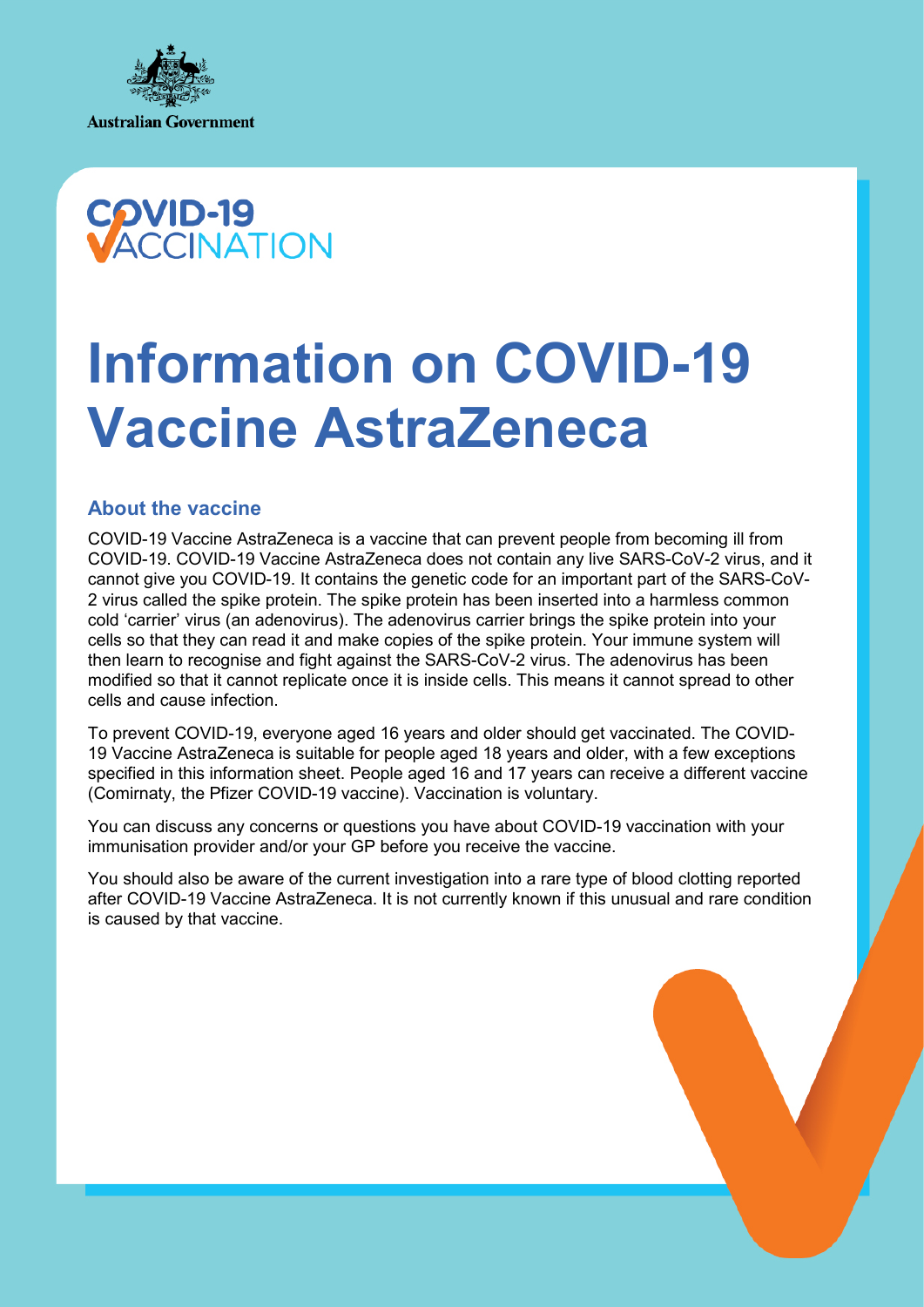## **Benefits of the vaccine**

A combination of several clinical trials showed that COVID-19 Vaccine AstraZeneca is effective in preventing COVID-19 in people aged 18 years and older. People who had two doses of COVID-19 Vaccine AstraZeneca were about 62-70 per cent less likely to get COVID-19 than people who did not get the vaccine. Because of the small number of people aged 65 years or older included in the trial, we are not as sure if the vaccine is equally effective in people over the age of 65 years compared with younger adults. However, none of these older people who received the vaccines got severe COVID-19 disease or required hospital treatment. Early experience in Scotland showed that COVID-19 vaccination was effective in preventing older people requiring hospital treatment for COVID-19, and most of them received COVID-19 Vaccine AstraZeneca. More data on the effectiveness of this vaccine in older adults is expected to be available soon.

Protection against COVID-19 starts from about 3 weeks after the first dose of COVID-19 Vaccine AstraZeneca. While one dose may give some protection, it may only last for the shortterm up to about 12 weeks. The second dose boosts antibody levels and is likely to prolong the duration of protection. In the clinical trial described above, the vaccine appeared to be more effective when people had a longer interval between the 2 doses. This is why it is better to receive 2 doses about 12 weeks apart. No vaccine is 100 per cent effective, so it is possible that you can still get sick from COVID-19 after vaccination.

We do not know how long the protection from COVID-19 Vaccine AstraZeneca will last after completing the two doses. We will learn more about this over time.

We currently do not know how effective COVID-19 vaccines are at preventing spread of the virus. This means that SARS-CoV-2 could potentially still infect a vaccinated person. Even if they have no symptoms or only mild symptoms they could still pass it on to others.

This is why it is important to continue other preventative measures like:

- physical distancing
- hand washing
- wearing a face mask
- COVID-19 testing and quarantine/isolation as required by your state/territory.

If you have been vaccinated with two doses of COVID-19 Vaccine AstraZeneca, you should still get a COVID-19 test if you have symptoms that meet testing criteria according to your local health authority (e.g. fever, cough, sore throat).

## **Who can receive this vaccine**

People aged 18 years and older can receive this COVID-19 Vaccine AstraZeneca.

Certain groups of people are prioritised to receive vaccines first because they are at higher risk of exposure to the COVID-19 virus (e.g. workers in border or quarantine facilities, a healthcare facility or aged-care facility) or severe illness and death from COVID-19 (e.g. are older or have underlying medical conditions), or if they work in services critical to societal functioning.

## **Who should not receive this vaccine**

You should not receive this vaccine if you have had:

- anaphylaxis (a type of severe allergic reaction) to a previous dose of the same COVID-19 vaccine, or
- anaphylaxis after exposure to any component of a COVID-19 vaccine.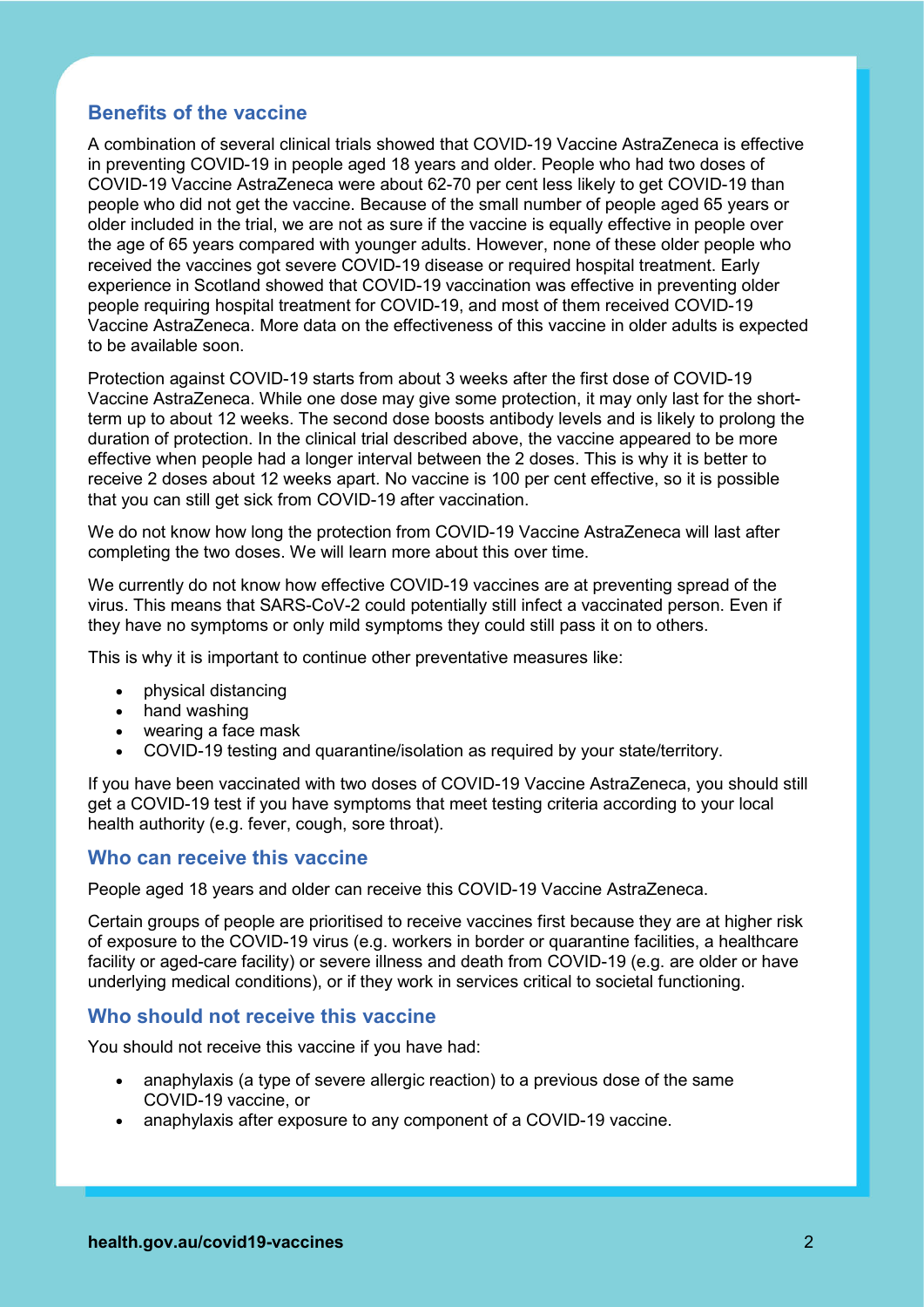# **Precautions for vaccination**

People with certain conditions may need additional precautions such as staying for 30 minutes of observation after having their vaccine or consulting an allergy specialist. Tell your immunisation provider if you have had:

- an **allergic reaction to a previous dose** of a COVID-19 vaccine or to an ingredient of the vaccine
- **anaphylaxis to other vaccines or to other medicines**. Your provider can check to ensure there are no common ingredients with the COVID-19 vaccine you are receiving
- a **mast cell disorder**
- **cerebral venous sinus thrombosis** (a type of brain clot) or **heparin-induced thrombocytopenia syndrome** (HITS; a rare reaction to heparin treatment) in the past

If **you have a bleeding disorder** or you are **taking a blood-thinning medication**  (anticoagulant), tell your immunisation provider. Your immunisation provider can help determine whether it is safe for you to have an intramuscular injection, and help to decide the best timing for injection.

## **Special circumstances to discuss before vaccination**

## **Safety investigation into rare blood clotting condition after vaccination**

Rare cases of a serious unusual condition of blood clots (thrombosis) associated with low blood platelet levels (thrombocytopenia) occurring in the brain or abdomen have been reported following the COVID-19 Vaccine AstraZeneca. These cases have been rare and mostly reported overseas. One case has been reported in Australia on 1 April 2020 following administration of approximately 400,000 doses of COVID-19 Vaccine AstraZeneca.

It is not yet certain if this condition is caused by the vaccine. This is still being investigated.

People should discuss this information when considering the benefits and risks of COVID-19 vaccination with their immunisation provider.

## **People with weakened immune systems (immunocompromise)**

People with immunocompromise includes those who have a medical condition that weakens their immune system. It also includes those who may be taking medications that suppress their immune system.

The Australian Government strongly recommends people with immunocompromise receive COVID-19 vaccination. COVID-19 Vaccine AstraZeneca does not behave like a 'live vaccine'. The adenovirus carrier has been modified so that it cannot replicate or spread to other cells, and it cannot cause infection. It is safe in people with immunocompromise.

People with immunocompromise, including those living with HIV, have a higher risk of severe illness from COVID-19, including a higher risk of death.

Clinical trials for COVID-19 Vaccine AstraZeneca did not include people with immunocompromise. A clinical trial is being conducted of COVID-19 Vaccine AstraZeneca given to people with stable HIV infection, with results expected in a few months. We do not know if COVID-19 Vaccine AstraZeneca is as effective in people with immunocompromise compared to the rest of the population. It is possible that COVID-19 Vaccine AstraZeneca might not be as effective in people with immunocompromise as it is in the general population. It is important to continue other preventative measures such as physical distancing after vaccination.